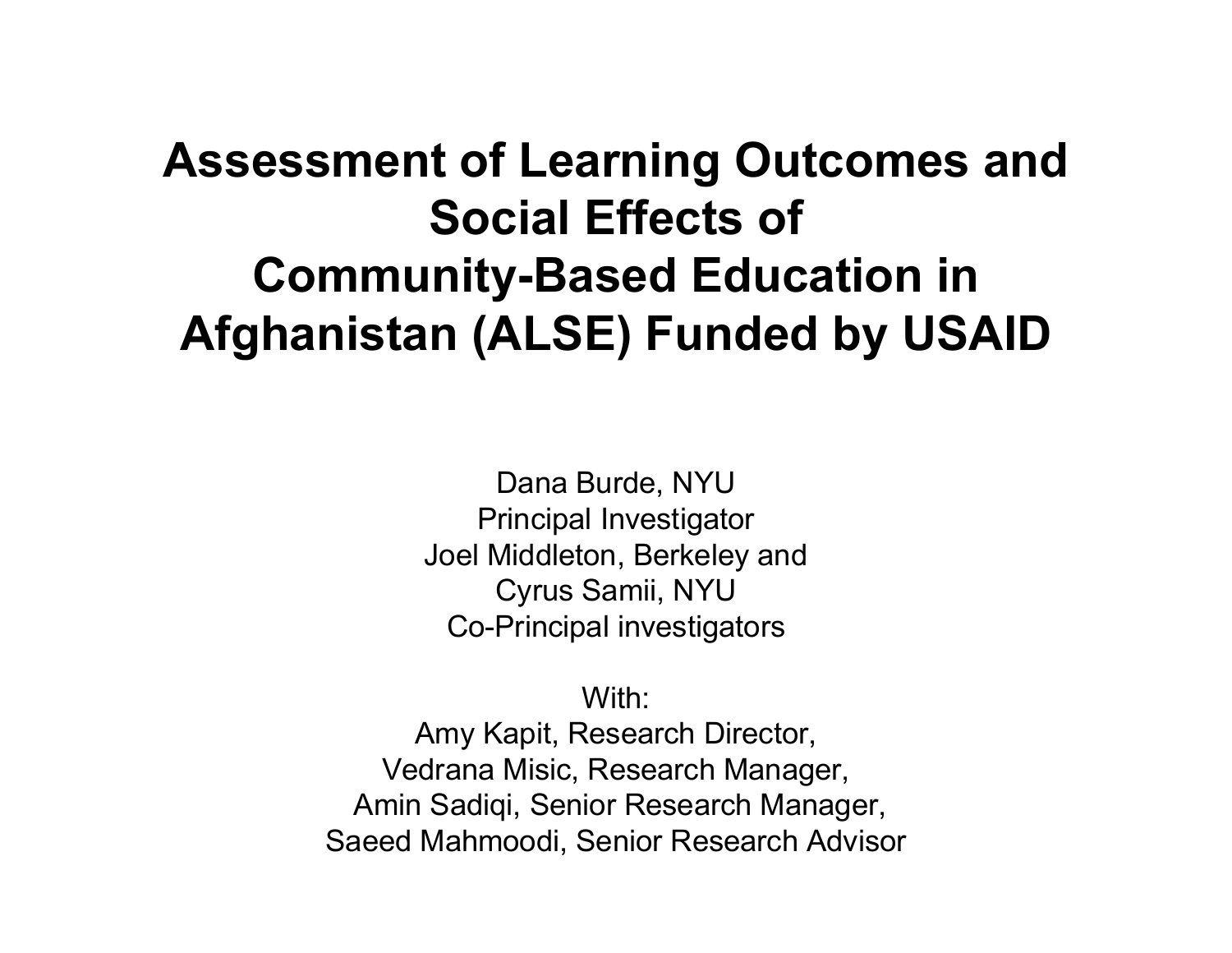### Why Conduct Research in Conflict-Affected Countries?

- Because many children have abysmal prospects
- Because we spend lots of money on aid and social programs
- Because we think rigorous research can help guide education policy and improve lives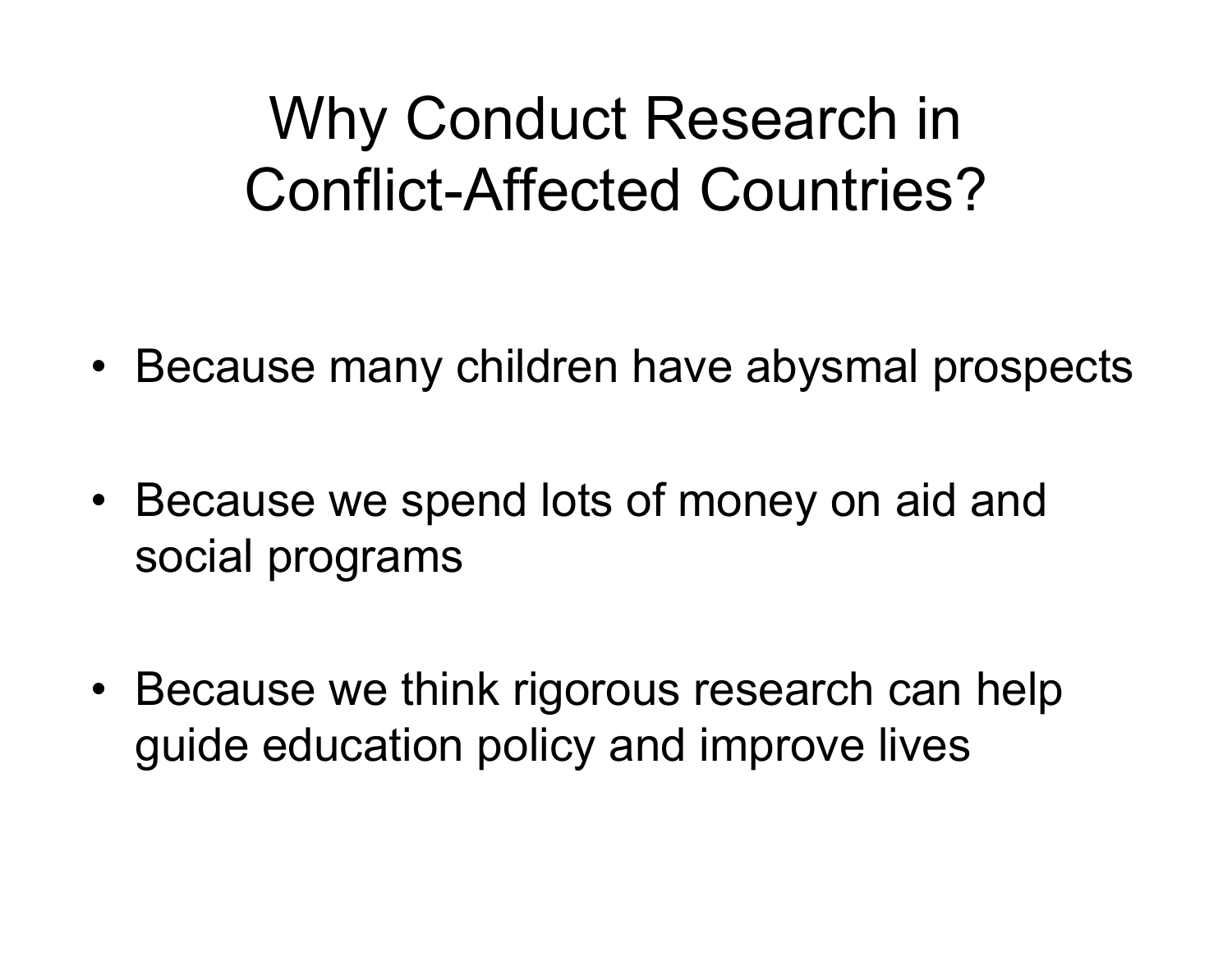# **Outline**

- Introduction
- Background
- First study: Overview and outcomes
- Current study
- Research Design and Data
- Next steps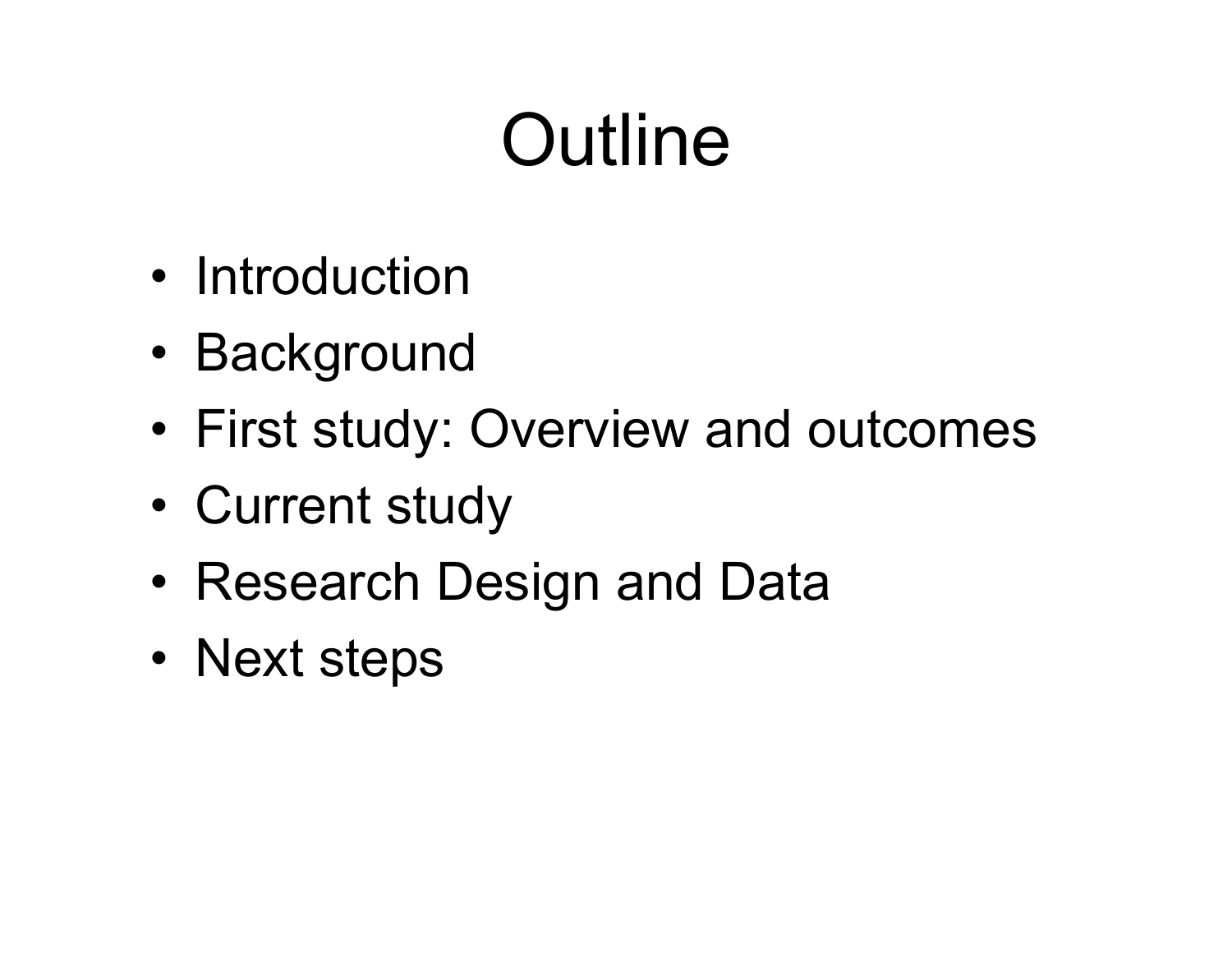## Motivation and Overarching Question

(First study funded by: Spencer Foundation, National Science Foundation, USIP, Weikart Family Foundation)

#### **General consensus—more primary education desirable, especially for girls:**

- MDG 2: Universal Primary Education by 2015
	- 50+ million primary age children out of school living in conflict affected countries (Save the Children 2013)
- MDG 3: Eliminate Gender Disparity by 2015
	- Majority of out of school children girls (UN, 2008)

#### **My first study (with Leigh Linden): How does the availability of community-based schools affect girls and boys educational enrollment and achievement?**

In Afghanistan: no good stats, but approximately:

- 2 million primary school-age children (50-60%) out of school
- Estimated 1.3 million of them girls

Two types of barriers assumed to block access:

• Structural and attitudinal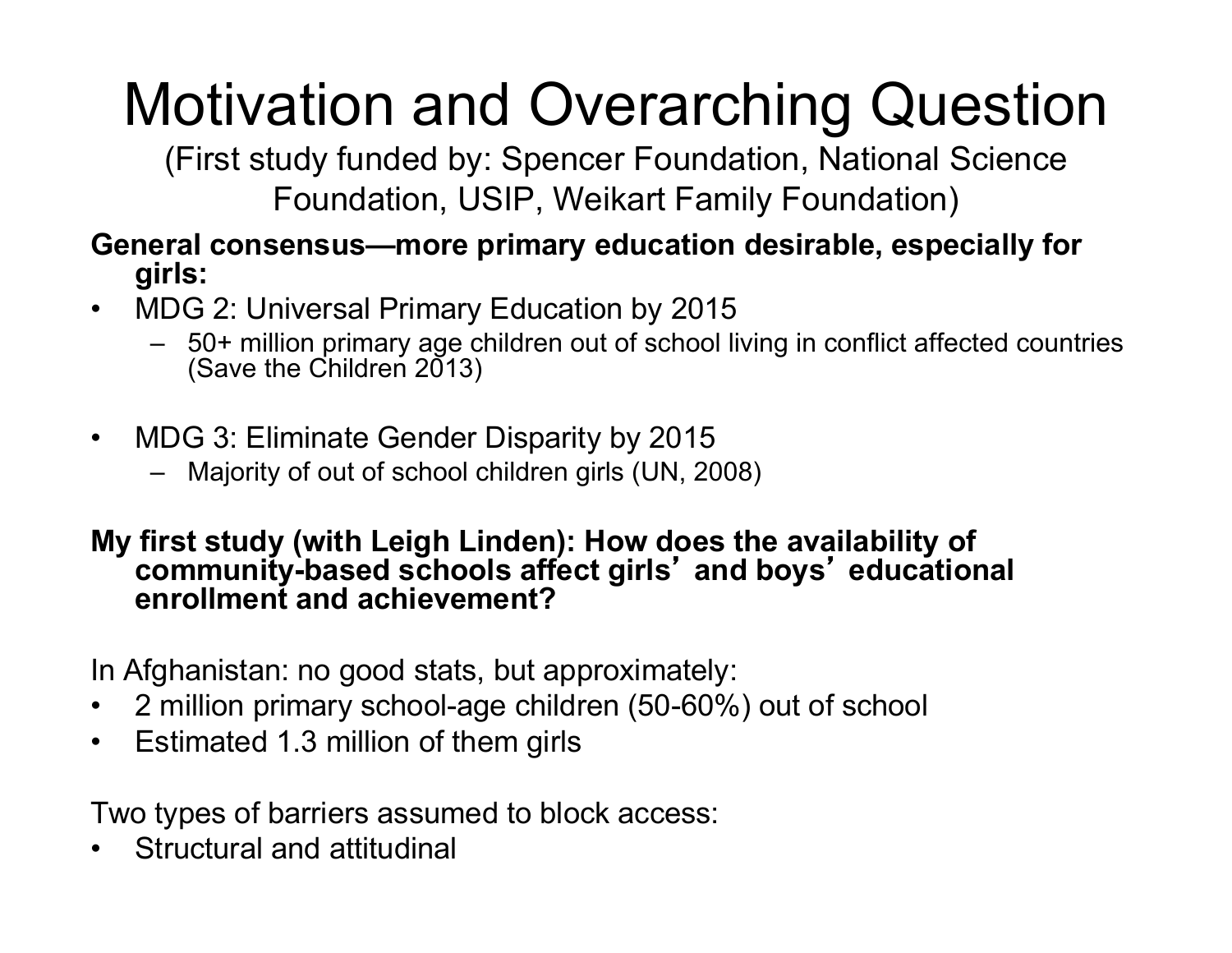### Background: Afghanistan

- National conditions at the time of first study
	- Most insurgency limited to south and east
	- Educational infrastructure limited country-wide
- Conditions in northwest
	- Low levels of enrollment: Boys 35%, Girls 18% (MRRD, 2007)
	- Relatively stable
		- Lawlessness: Crime, tribal, and inter-village conflicts
		- No acid attacks, no attacks on girls' schools, etc.
- Educational system receiving international assistance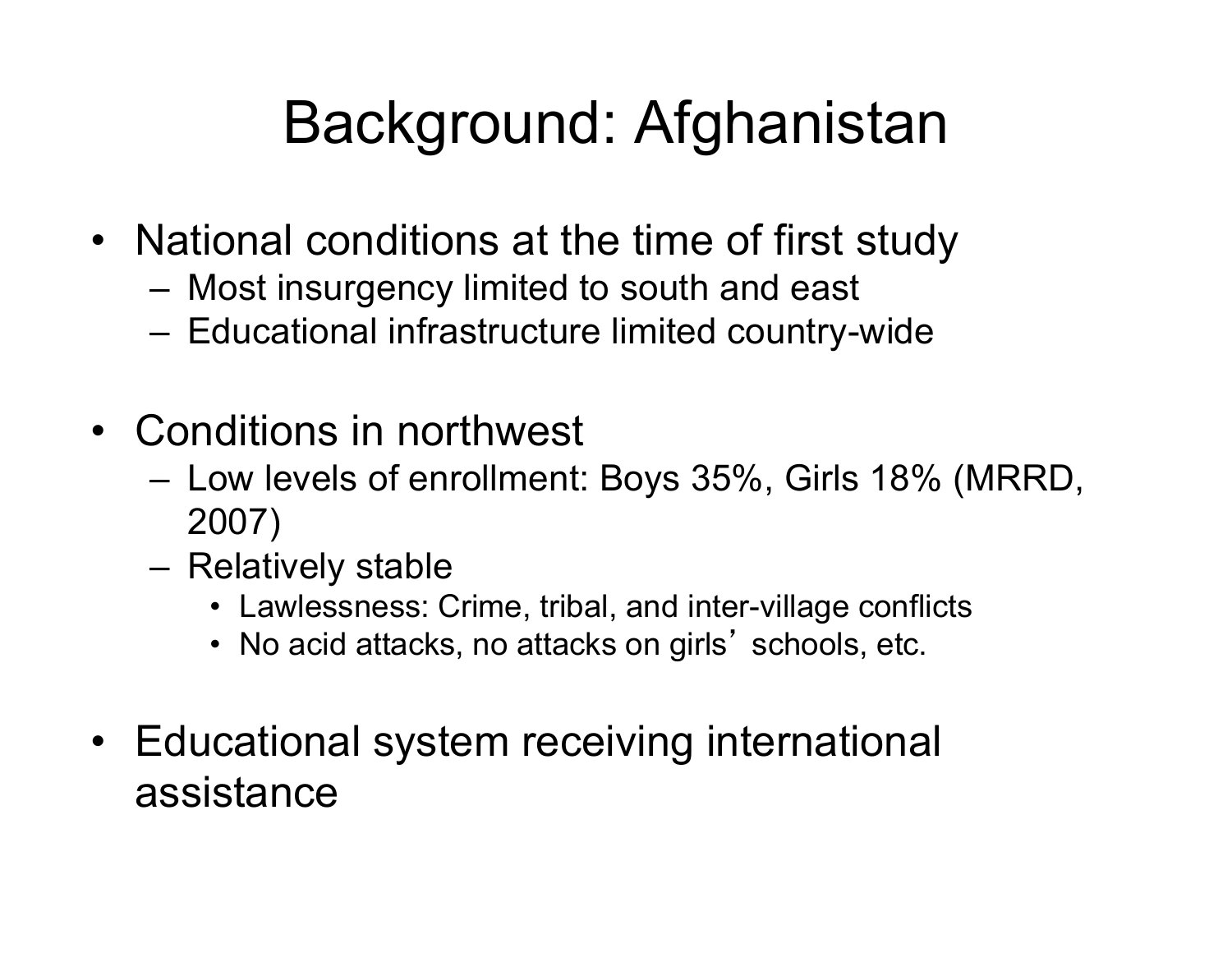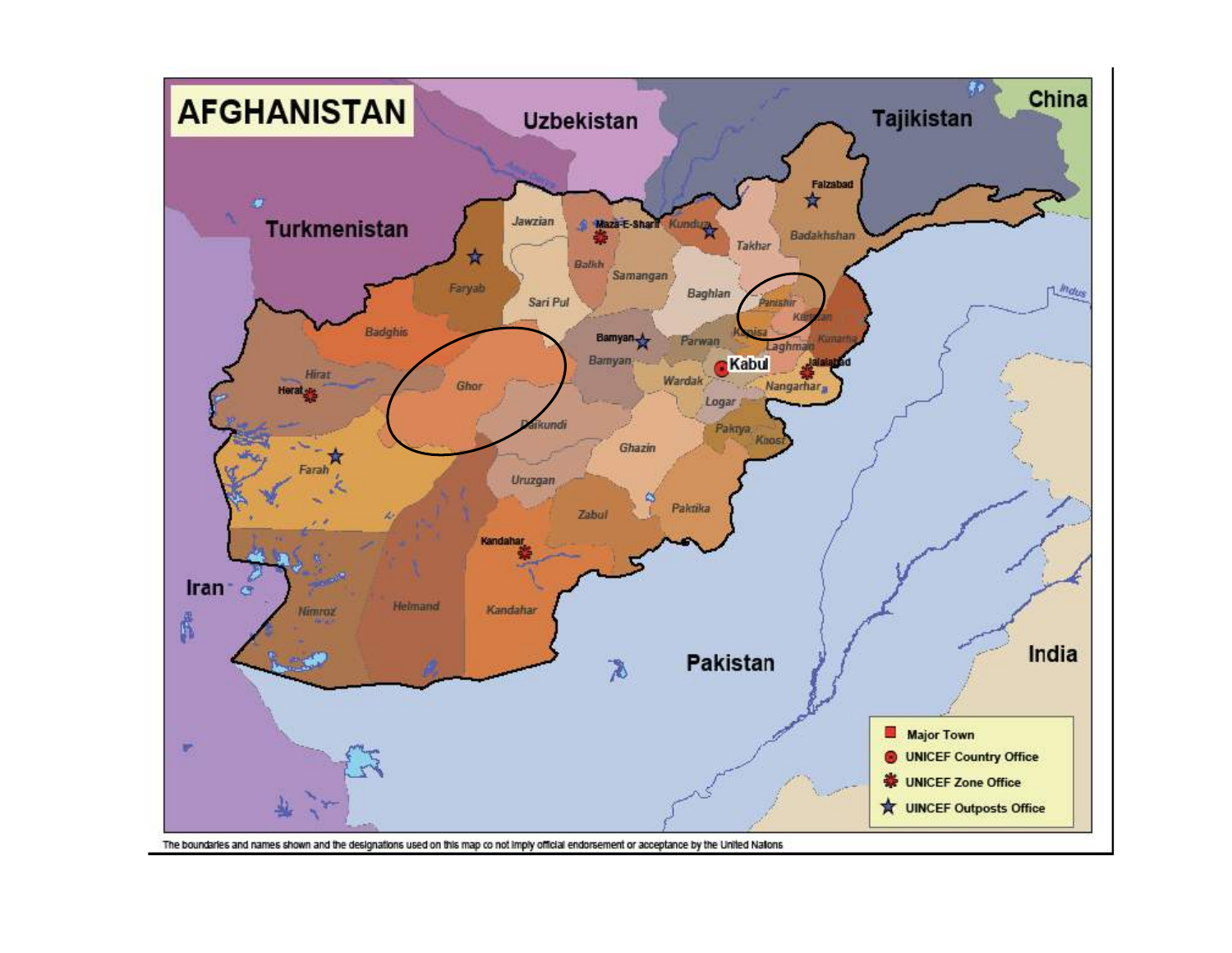# Background: Community-Based Education

- Community-based education is a common intervention in regions/countries where the state is weak and access to education is limited
- Communities provide infrastructure and a teacher; **NGOs** provide communityorganizing, training, and monitoring; government provides textbooks

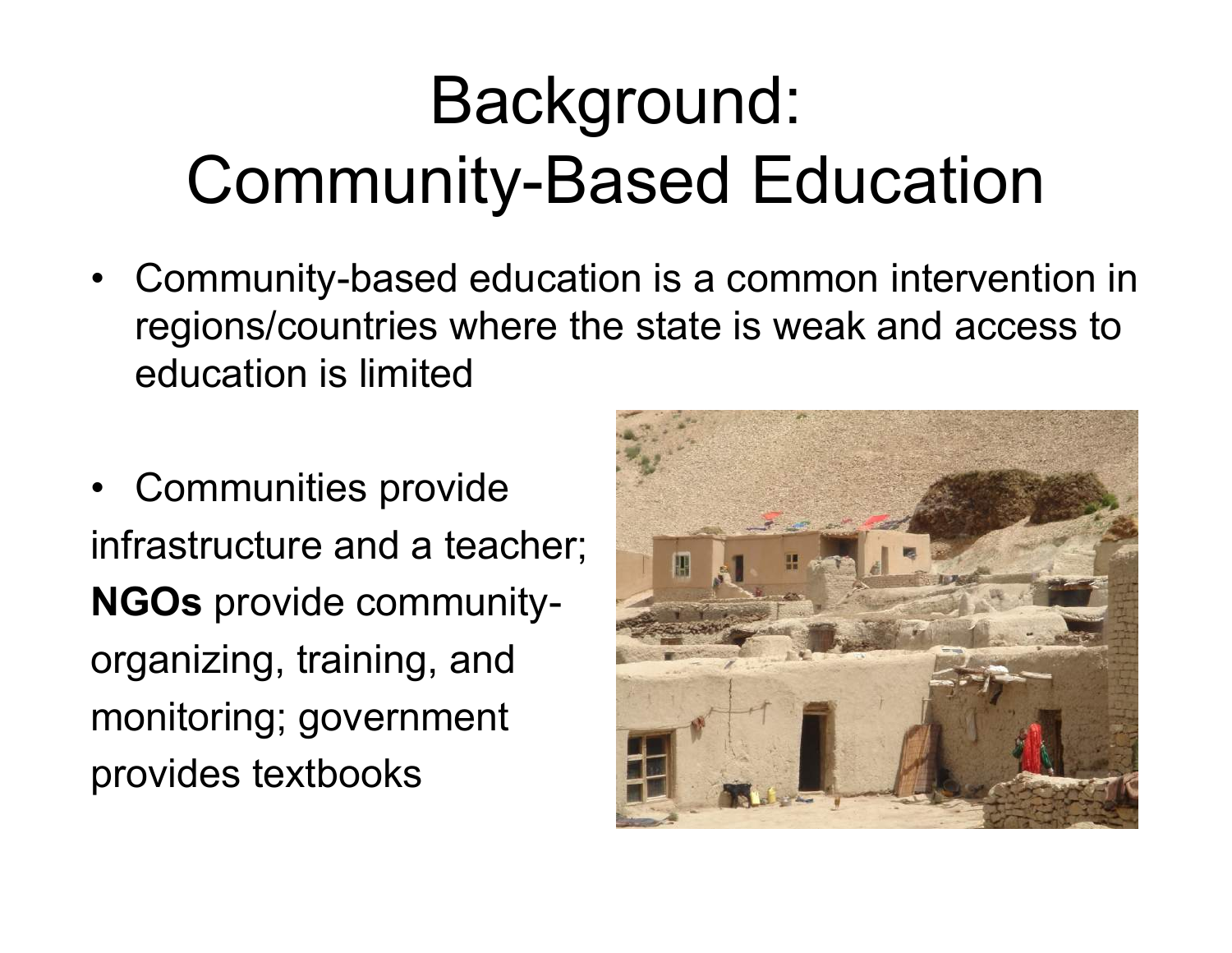### First Study: Research Questions

- Primary Research Questions:
	- What are the causal effects of community-based schools on **participation and learning**?
	- What are the effects on the gender gaps in participation and knowledge?
- Secondary Questions:
	- What is the net effect of distance overall and by gender?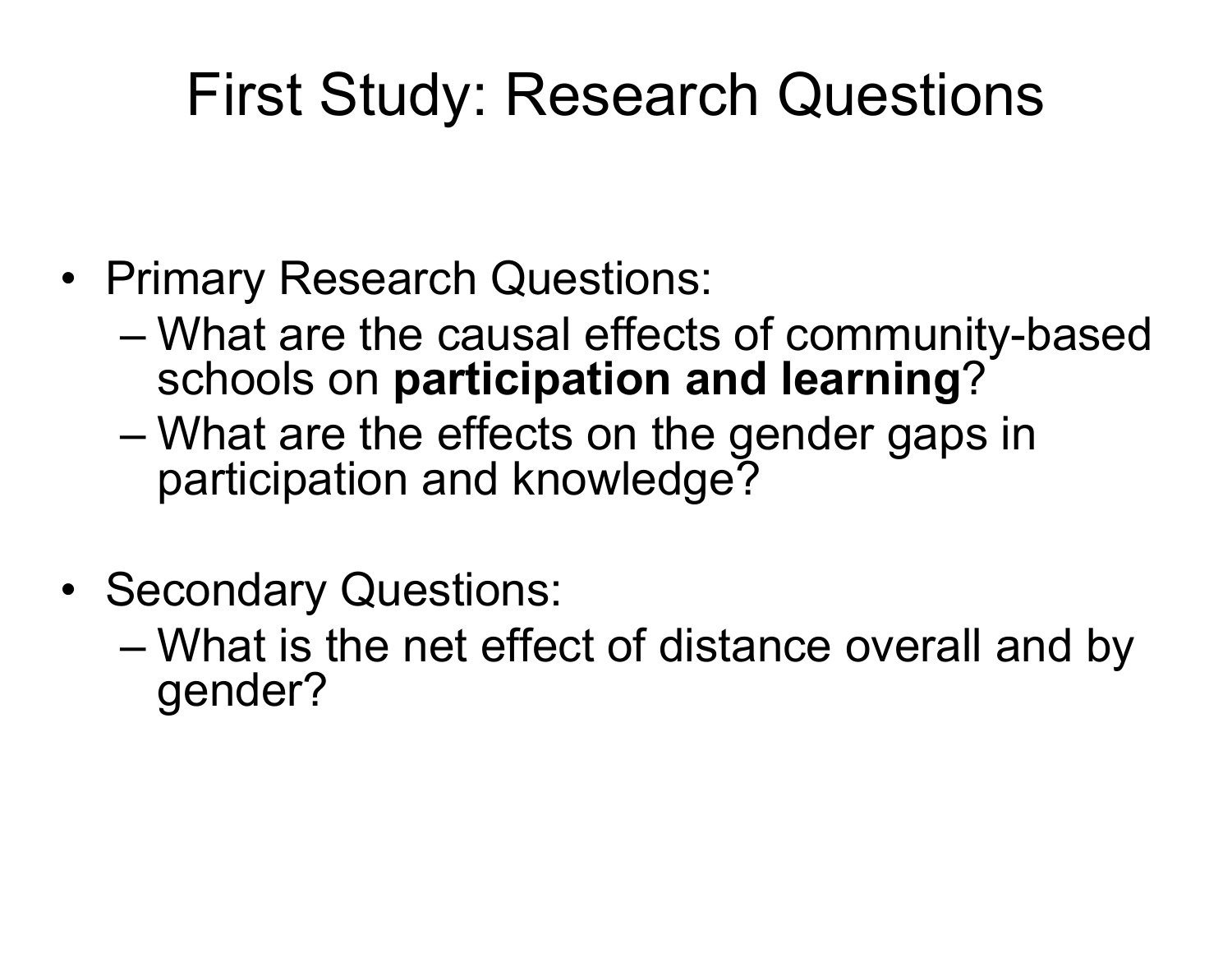### First Study: Research Design

Mixed method design

- Cluster phased-in randomized trial **plus** qualitative interviews in two districts in Ghor (all villages received schools in year two)
	- Control conditions: No schools in any of these villages, some children (mostly boys) walking long distances to access schools (we call them traditional schools to distinguish)
	- Randomly assign 13 schools to 31 villages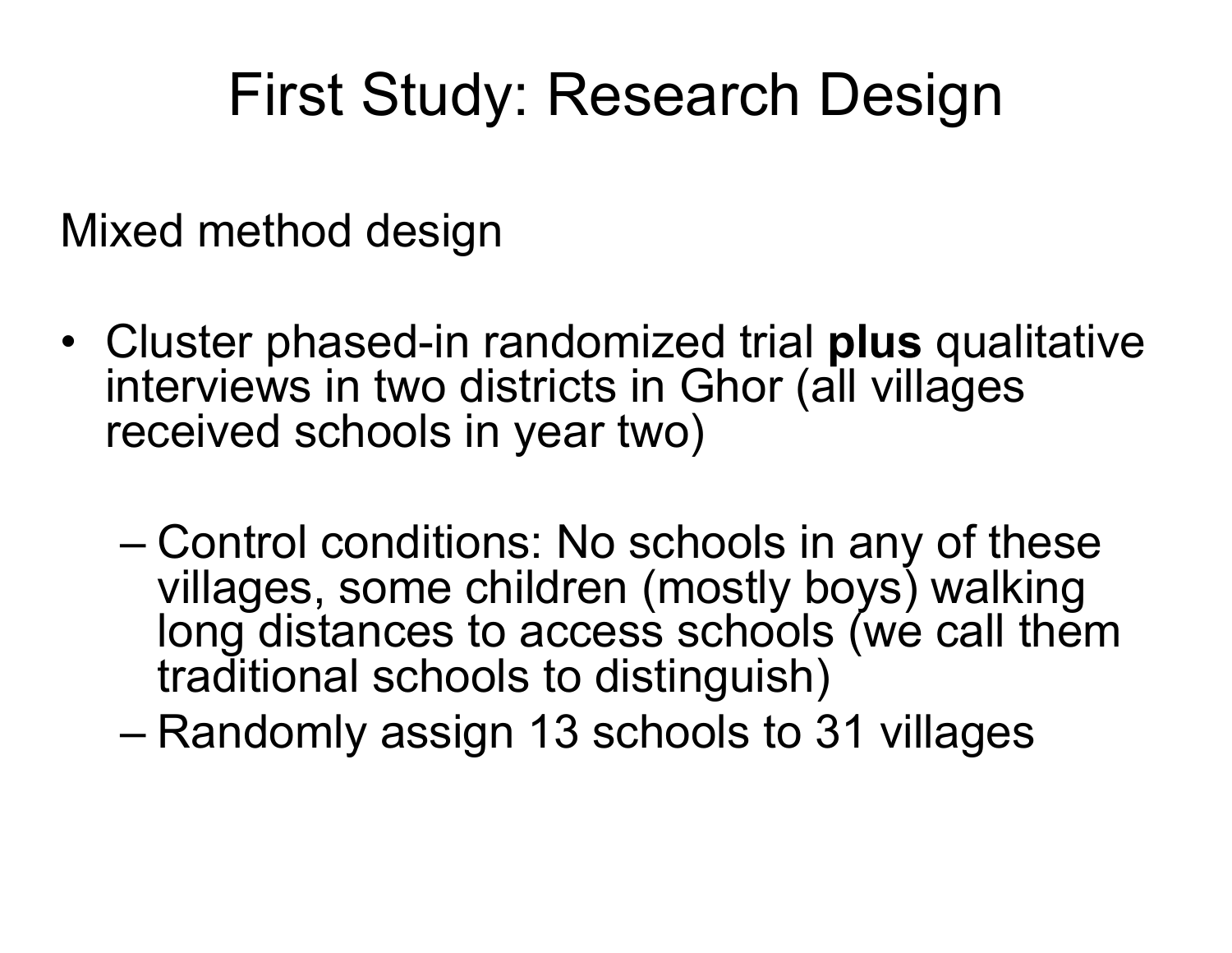## First Study: Research Design

- Sample:
	- Villages clustered in groups: 2-3 villages each group
	- Originally, 34 villages in 12 groups, lost one group
	- 5 treat groups (13 villages), 6 control/phase-in (18 villages)
	- Approx. 1,200 households; Approx. 1,500 children between the ages of 6 and 11
- Timing:
	- June 2006 pilot (different program and location)
	- May 2007 randomization
	- July 2007 schools start
	- Oct/Nov follow up survey
	- Mar/Apr 2008 spring survey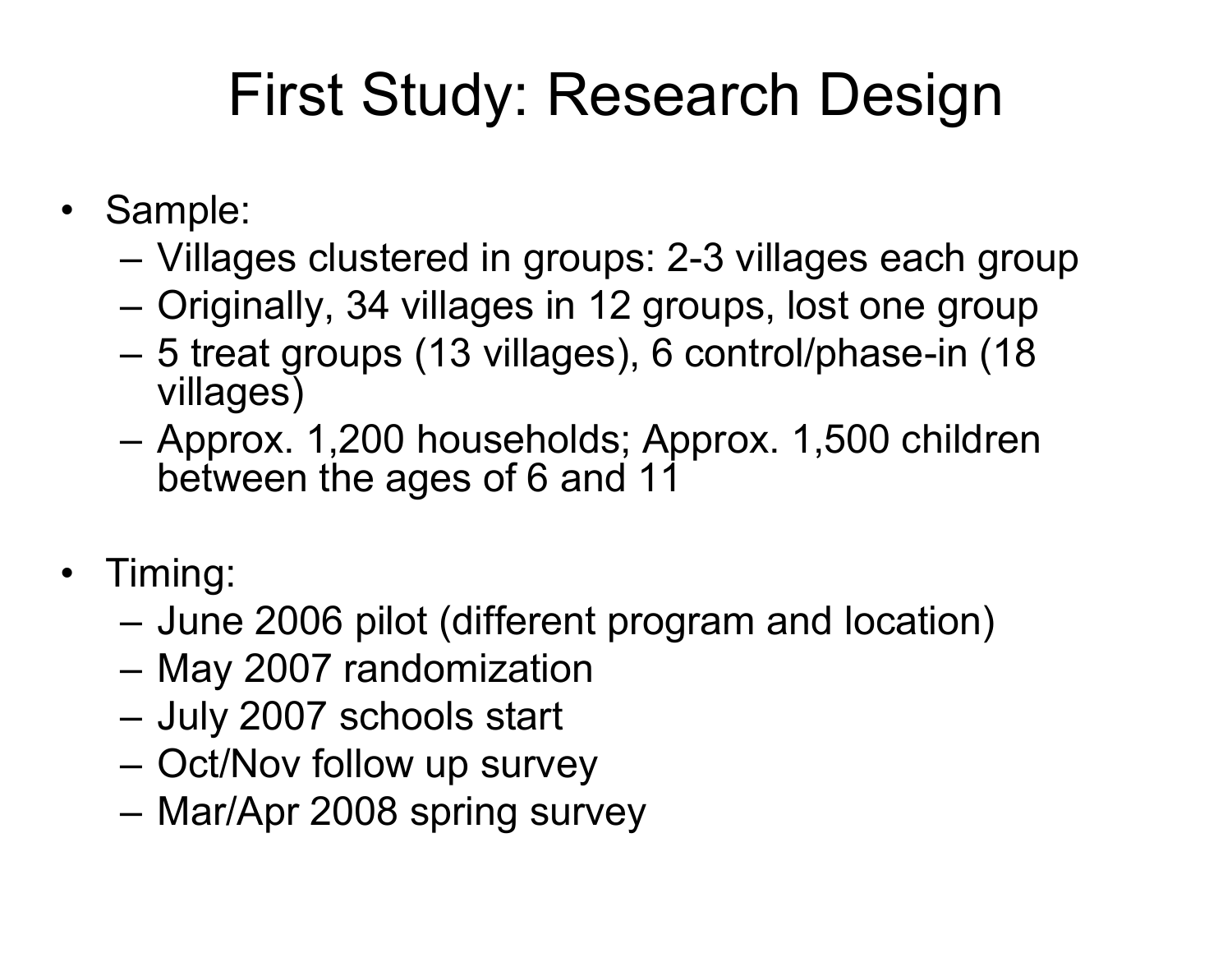### Data Collection

- Two survey rounds: Fall 2007 and Spring 2008
	- Matched over time: Longitudinal
- Survey structure
	- Education census of villages
	- Child and household demographic information
	- Child enrollment questions
	- Tested children directly: Math and Dari
		- Pulled directly from government curriculum
	- Attitudinal questions for parents as well
- Qualitative data collection (nested analysis):
	- Program documents
	- Qualitative interviews with program staff
	- Semi-structured interviews with village leaders and parents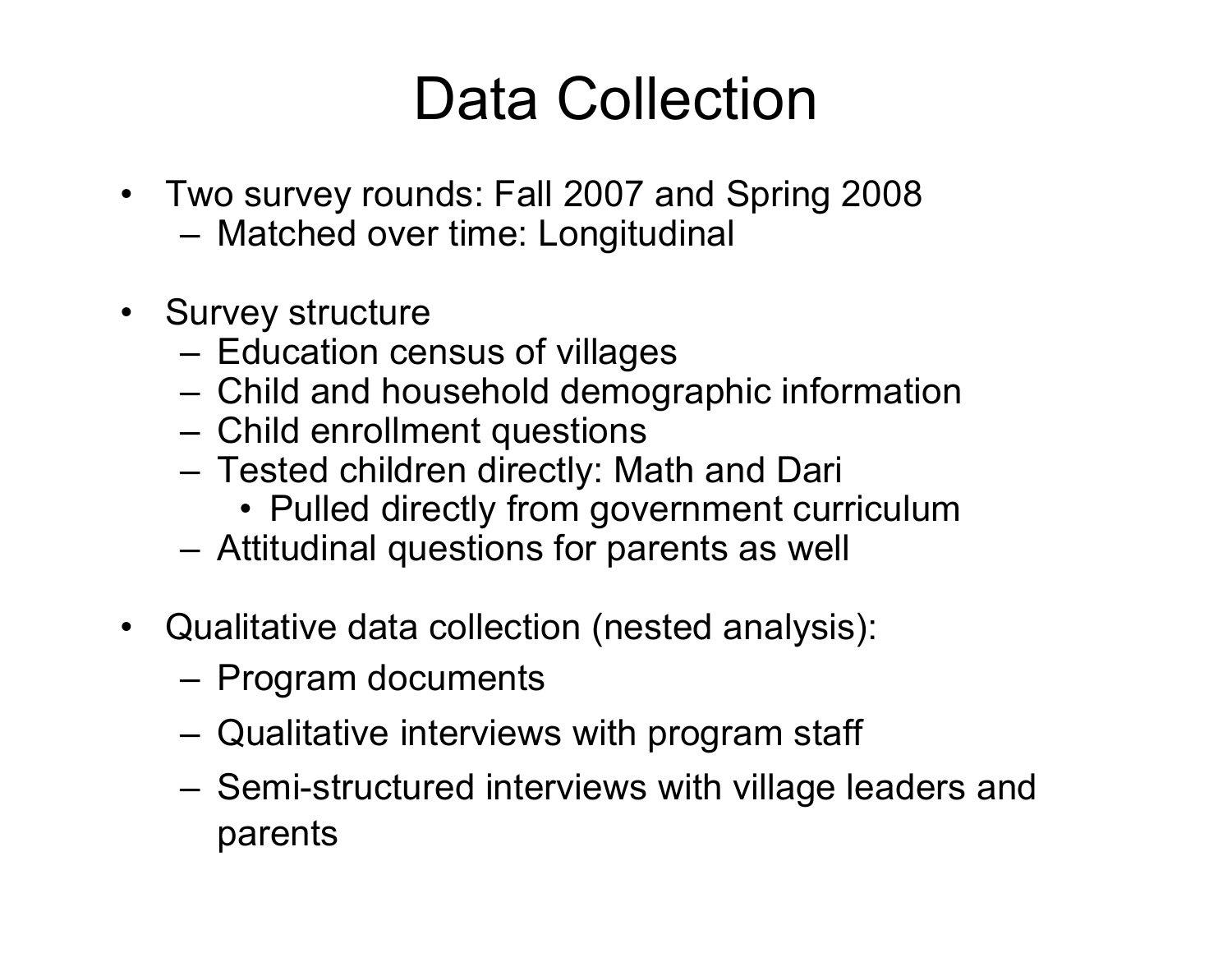### Results: Enrollment

Did providing access to CBS increase enrollment for boys and girls? YES

Without the intervention, girls' enrollment rate in school is 18% and boys' is 35%

With the intervention:

- Enrollment increased by 42ppt for all children
- Girls' enrollment increased by 51ppt for a total<br>enrollment of 69%
- Boys' enrollment increased by 34.4ppt for a total enrollment of 69.4%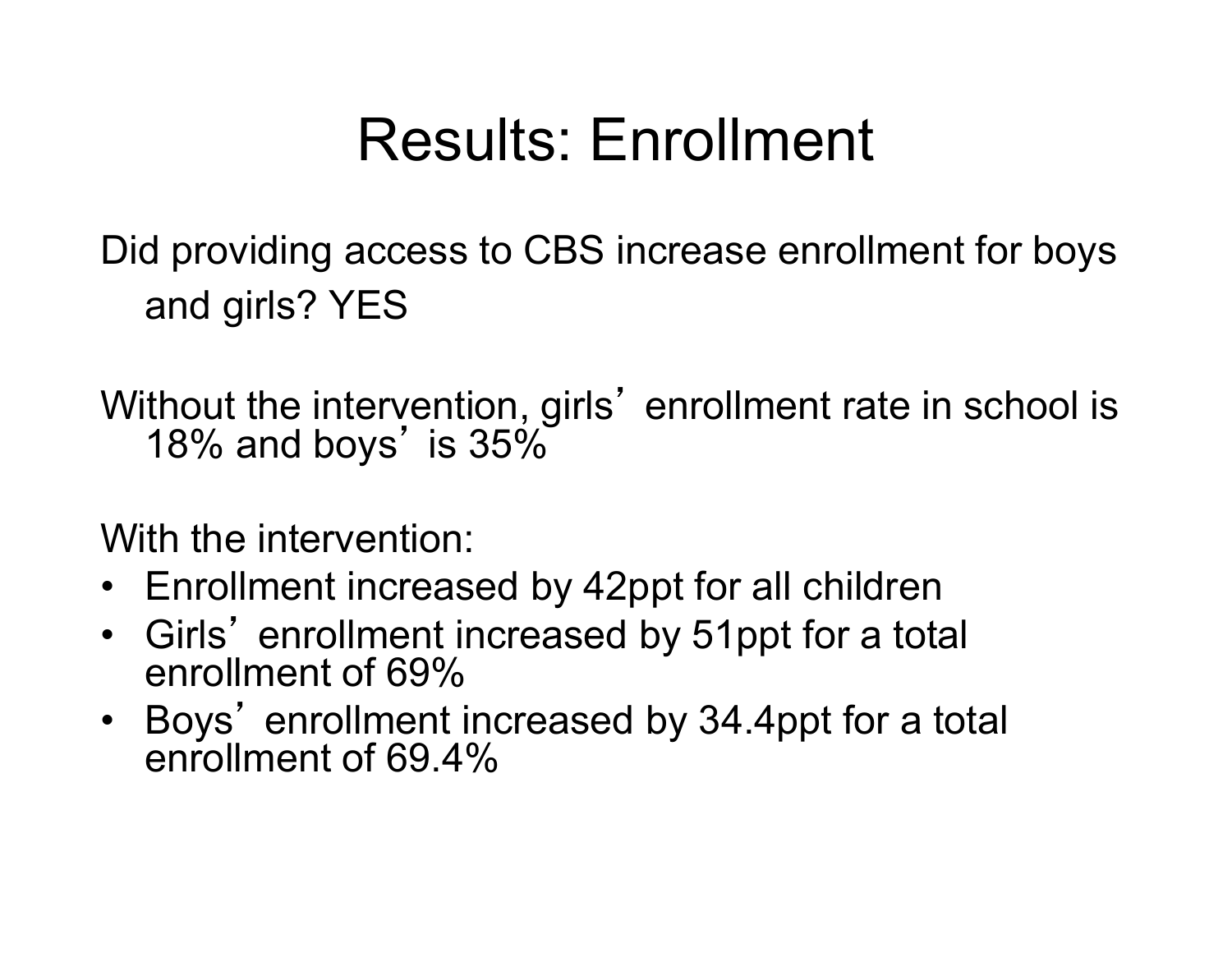### Results: Test Scores

Did providing access to CBS improve educational outcomes for boys and girls? YES

- Large effect on test scores in both surveys
	- Overall effect of 0.5 Std Dev
	- Larger effects for math than Dari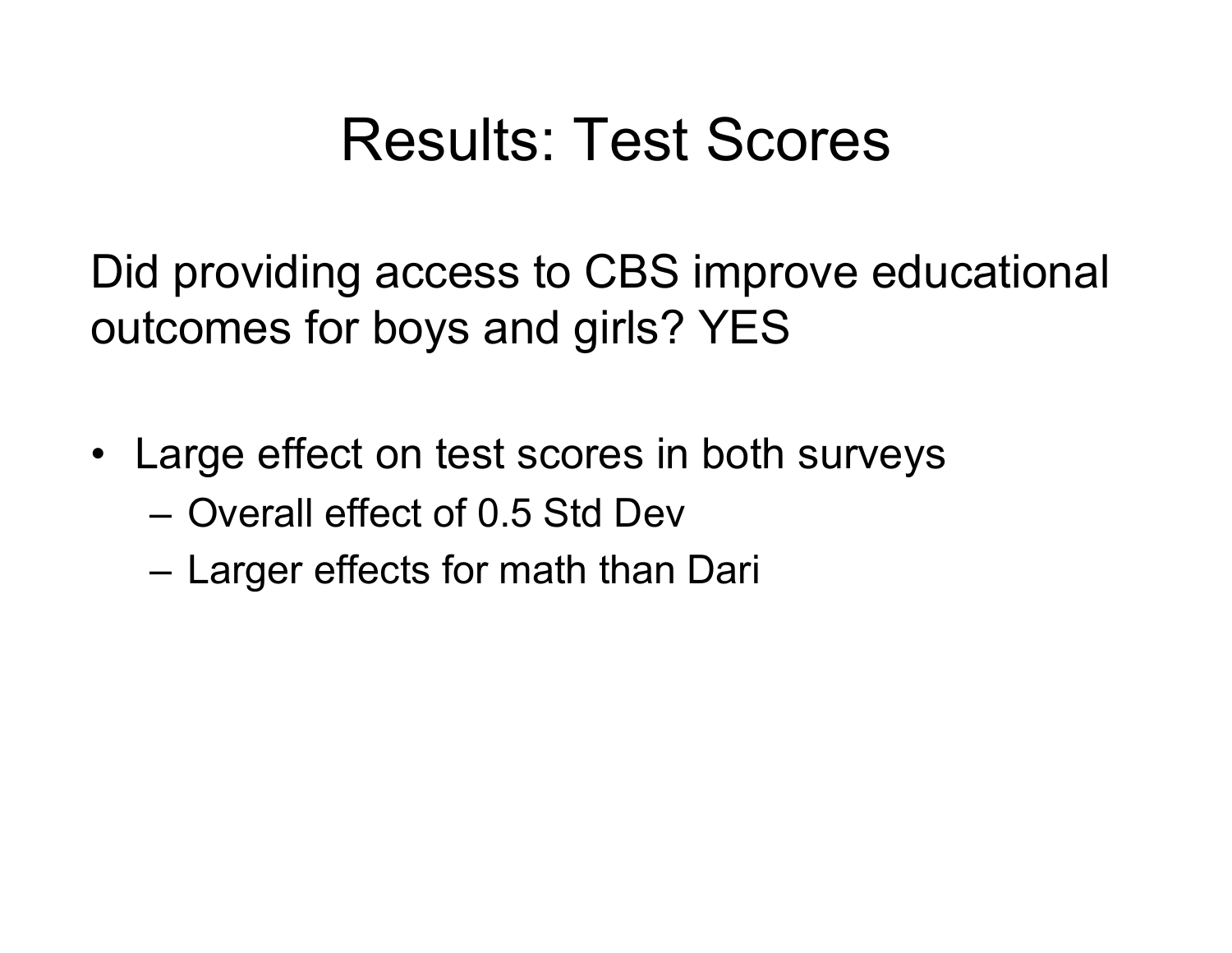### **Distance**

- Program works by reducing distance children have to travel.
	- Average reduction is 2.7 miles
- Distance is EXTREMELY important
	- Enrollment: decreases 16 ppt per mile
	- Test Scores: decreases 0.19 St Dev for each mile

### Families are far from schools so some adopt compensating strategies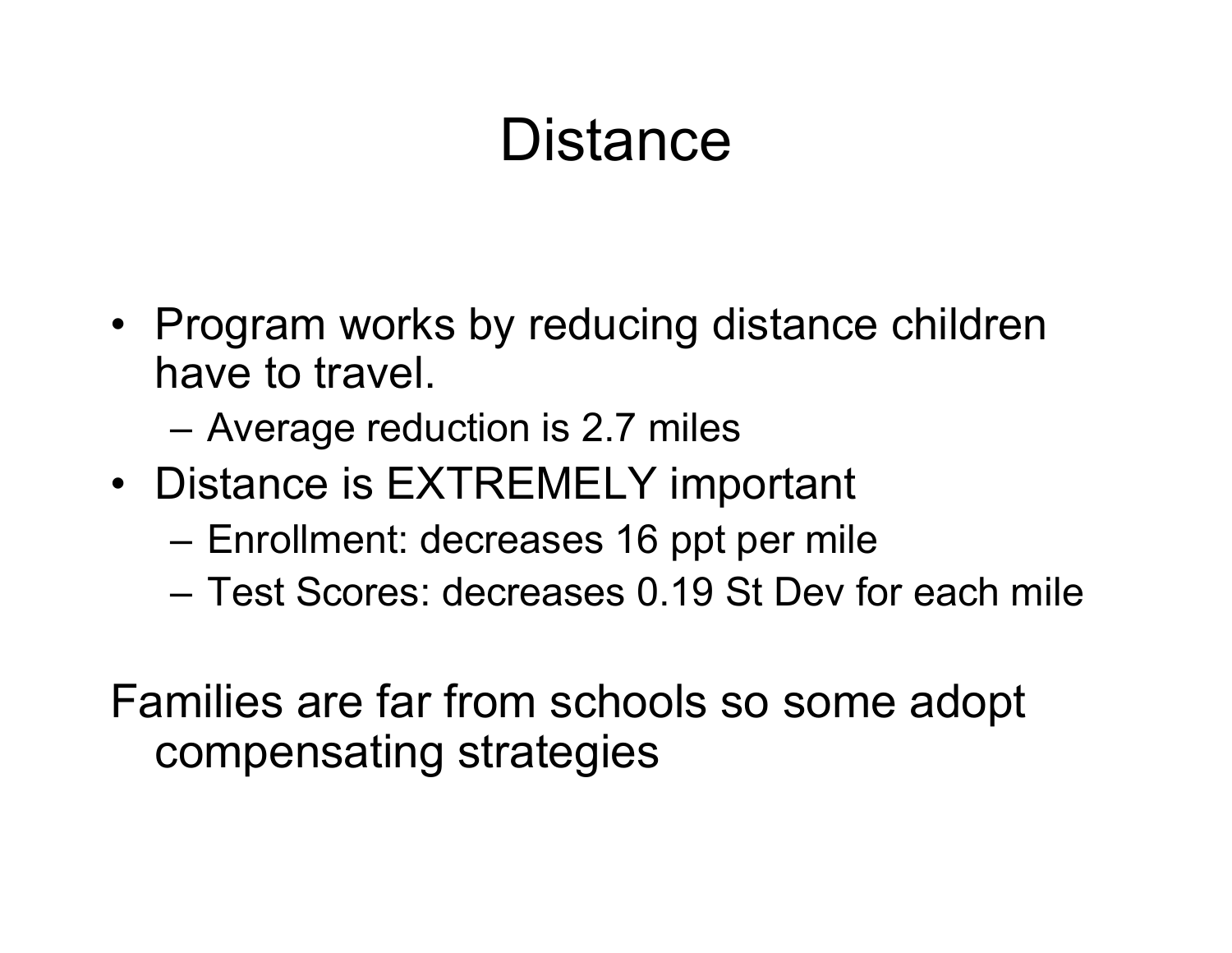### Figure: Enrollment by Distance and Gender

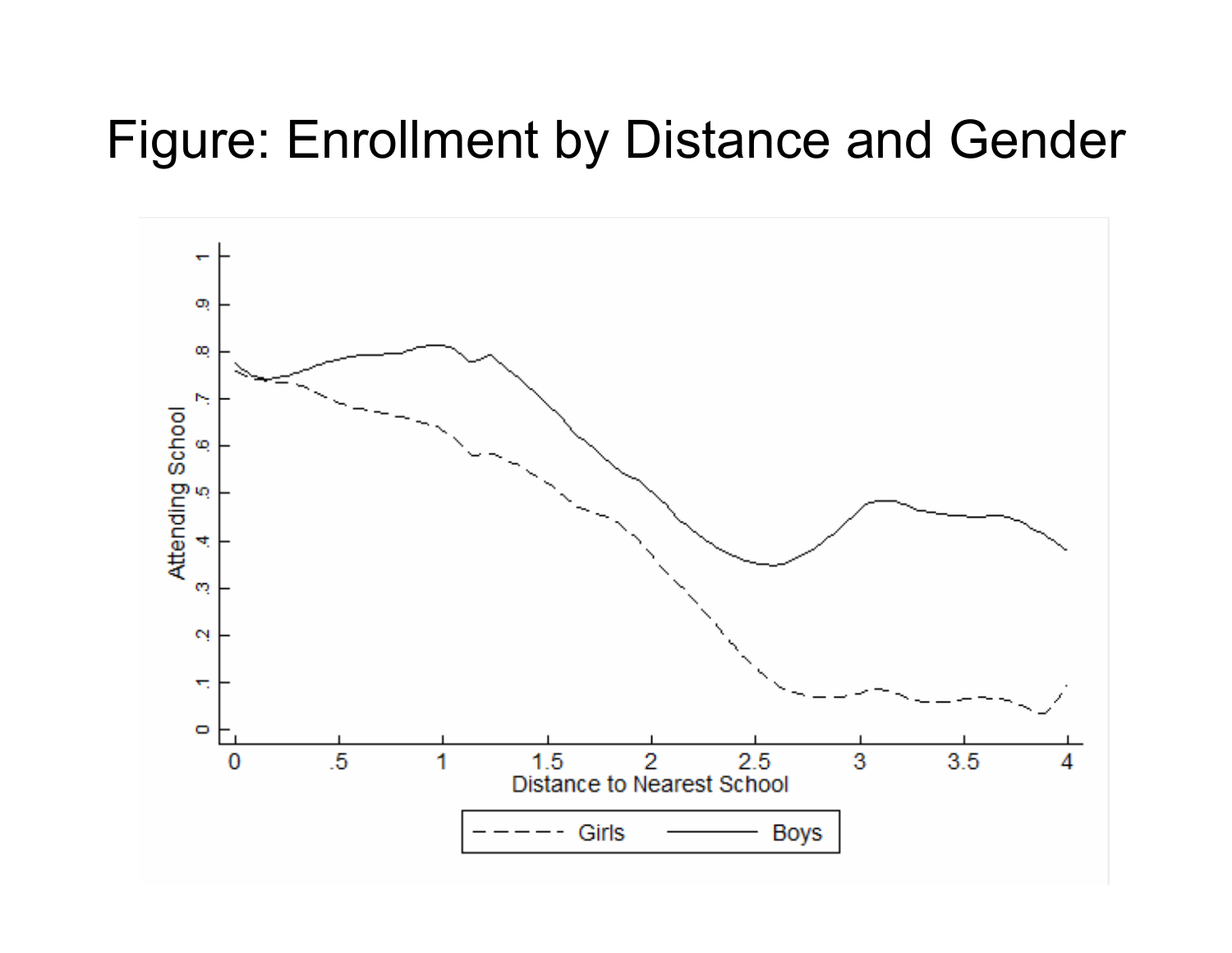# Background: Community-Based Education

Burde and Linden (2012; 2013) research shows that CBE in remote rural villages in Afghanistan eliminates gender disparity in enrollment and significantly decreases the achievement gap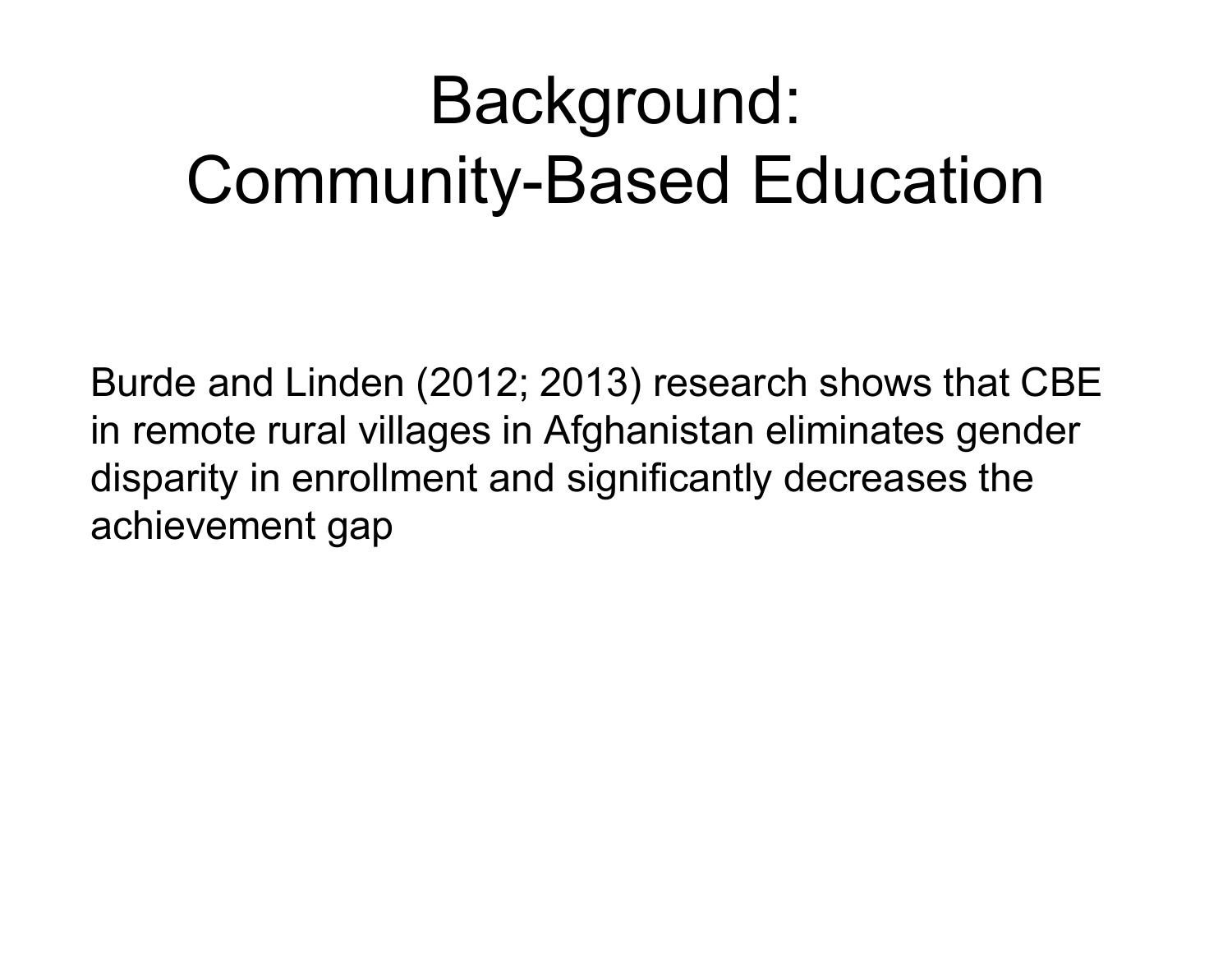### Obstacles to Research

- Time required to build and maintain relationships
- Intensive training for research team
- Explaining and preserving the integrity of the study
- Safety of the researchers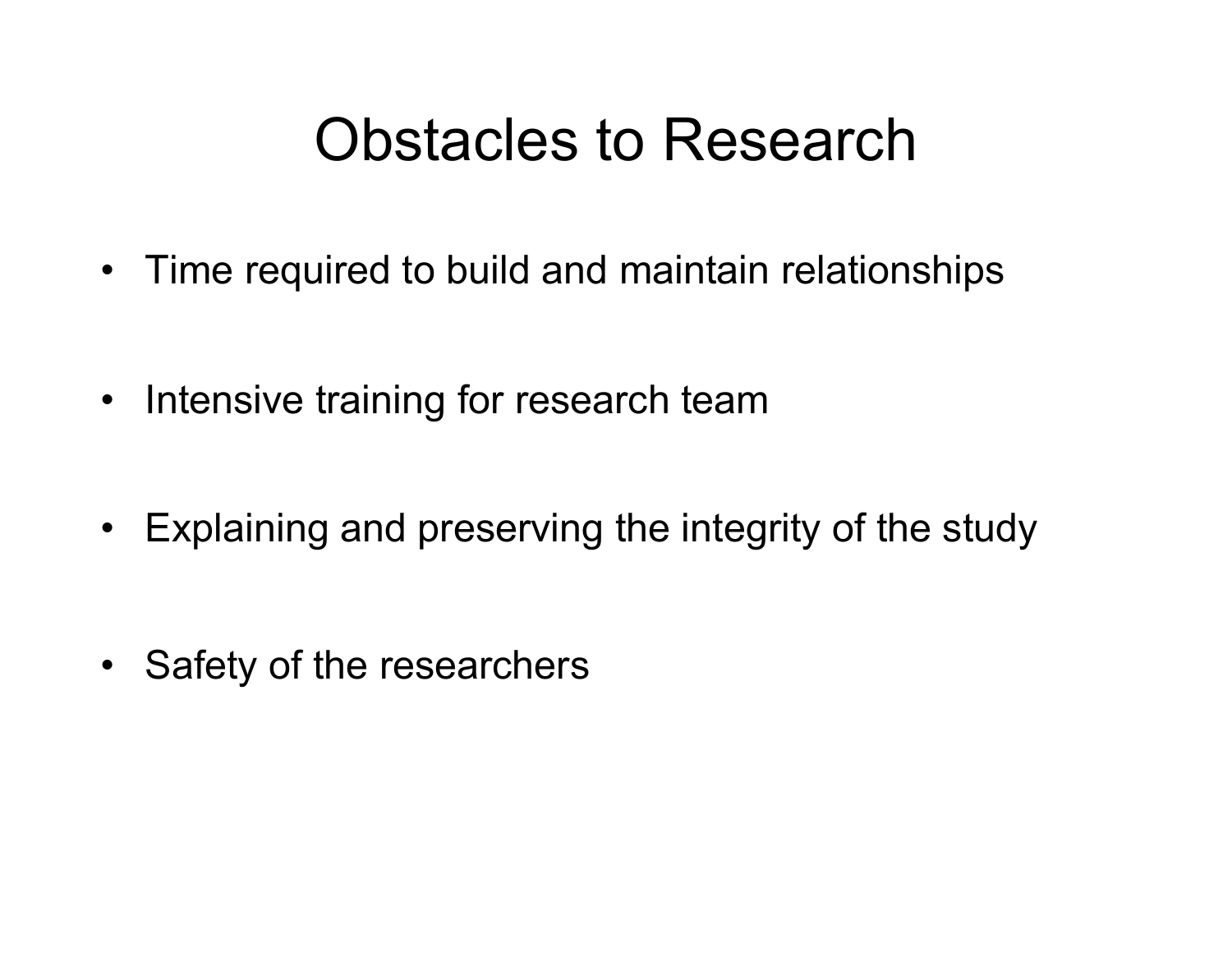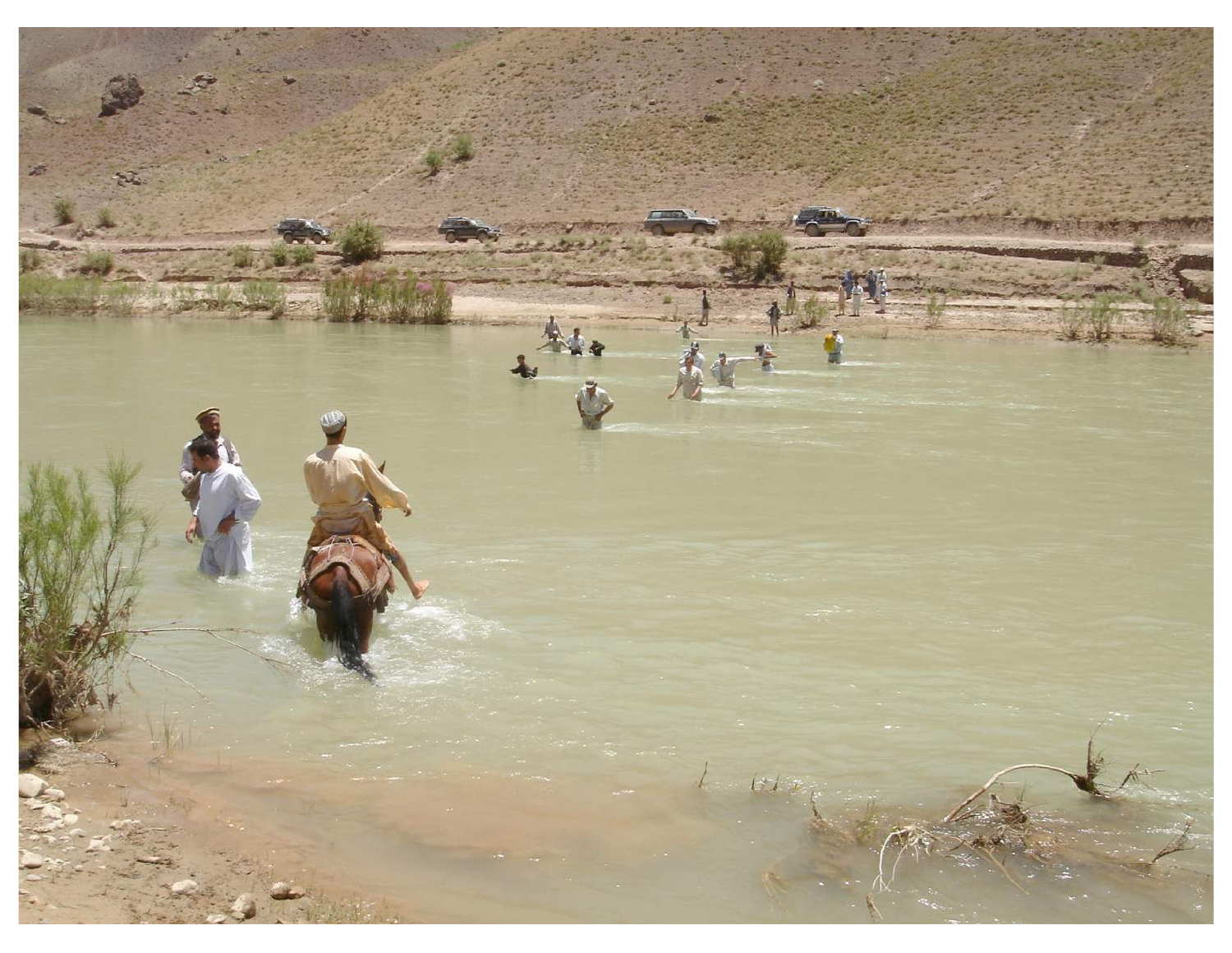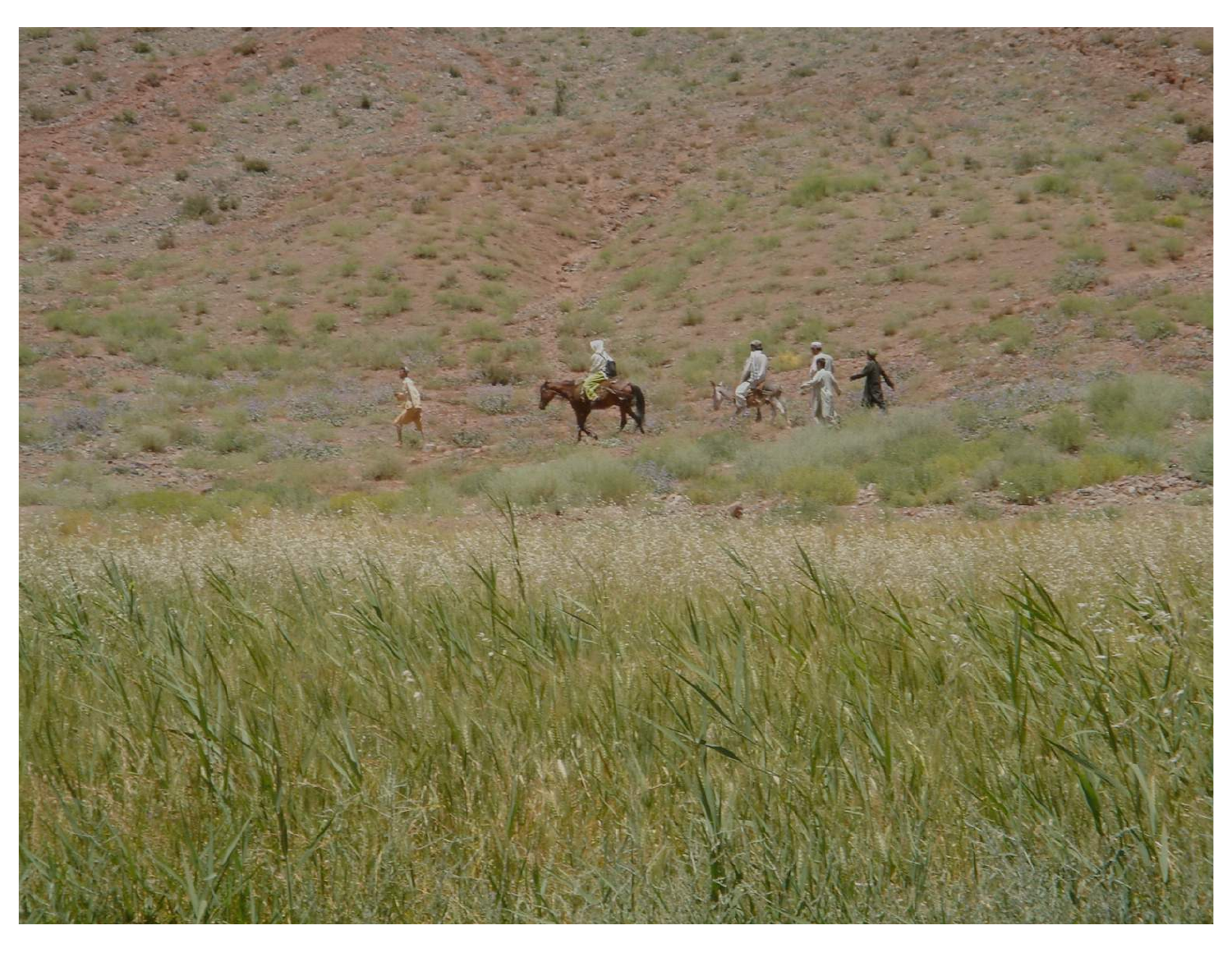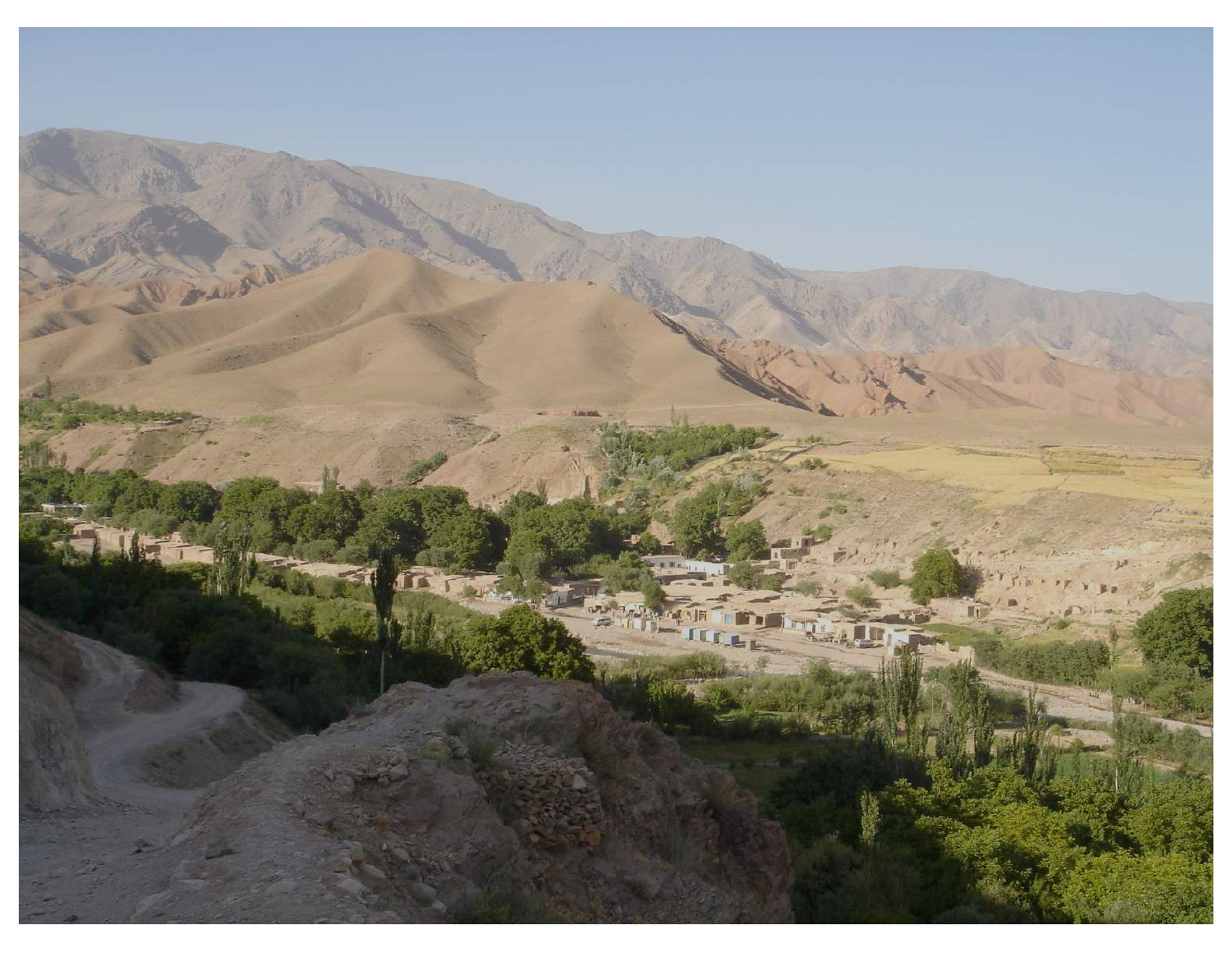### Current Study: Preparation

- Afghan government and donors asked if I would do follow up research (2011/12)
- 4 governments, 2 International NGOs, and one "Global Network University" (Afghanistan, US, Canada, Denmark, CRS, CARE, NYU)
- 1.5 years of discussions and relationship building before project started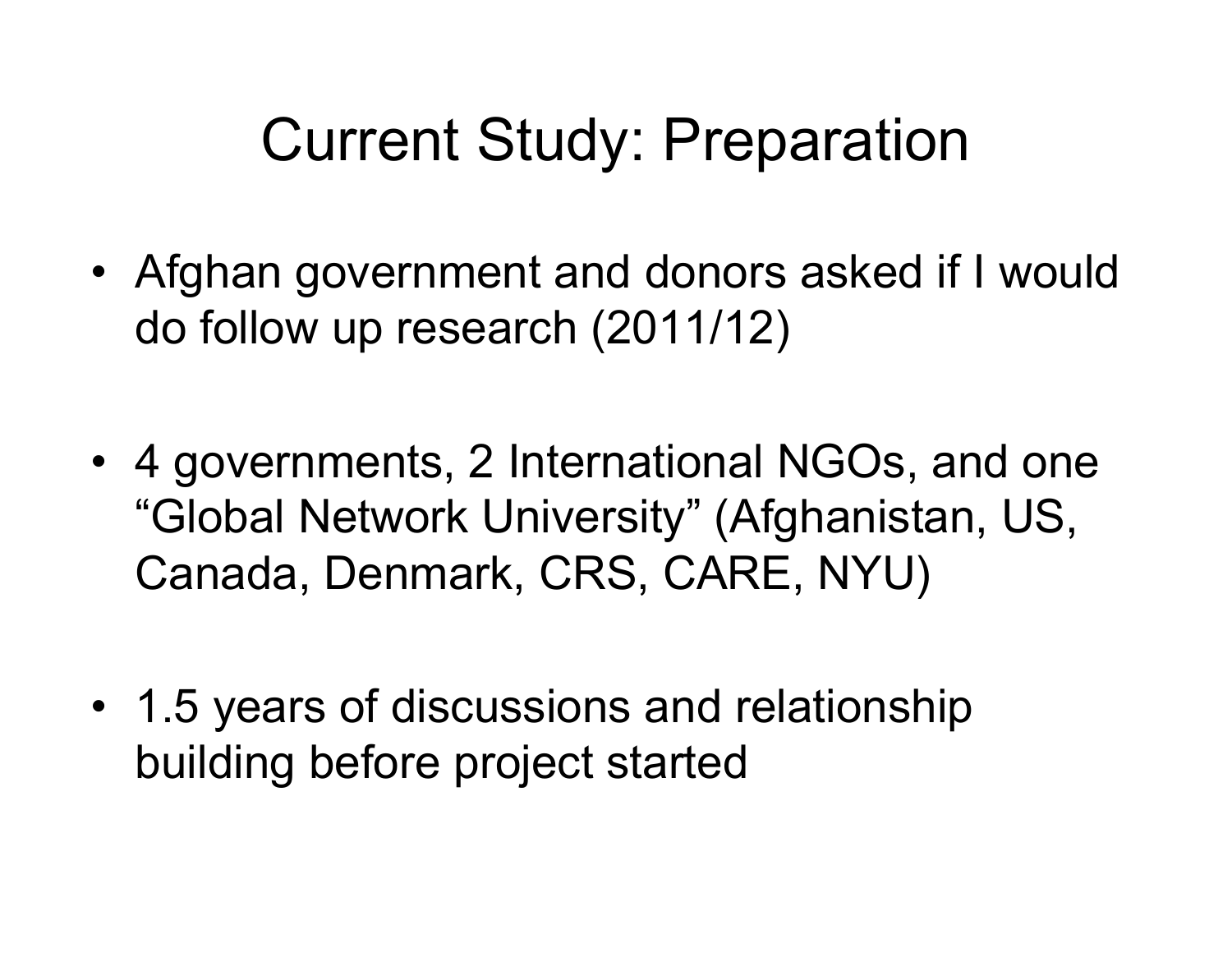# Research Design

- The Canadian government is providing funding to support community-based education programs implemented by CARE and CRS explicitly to be randomized and studied by Principal Investigators at NYU;
- USAID Is funding our research (impact evaluation) to assess this project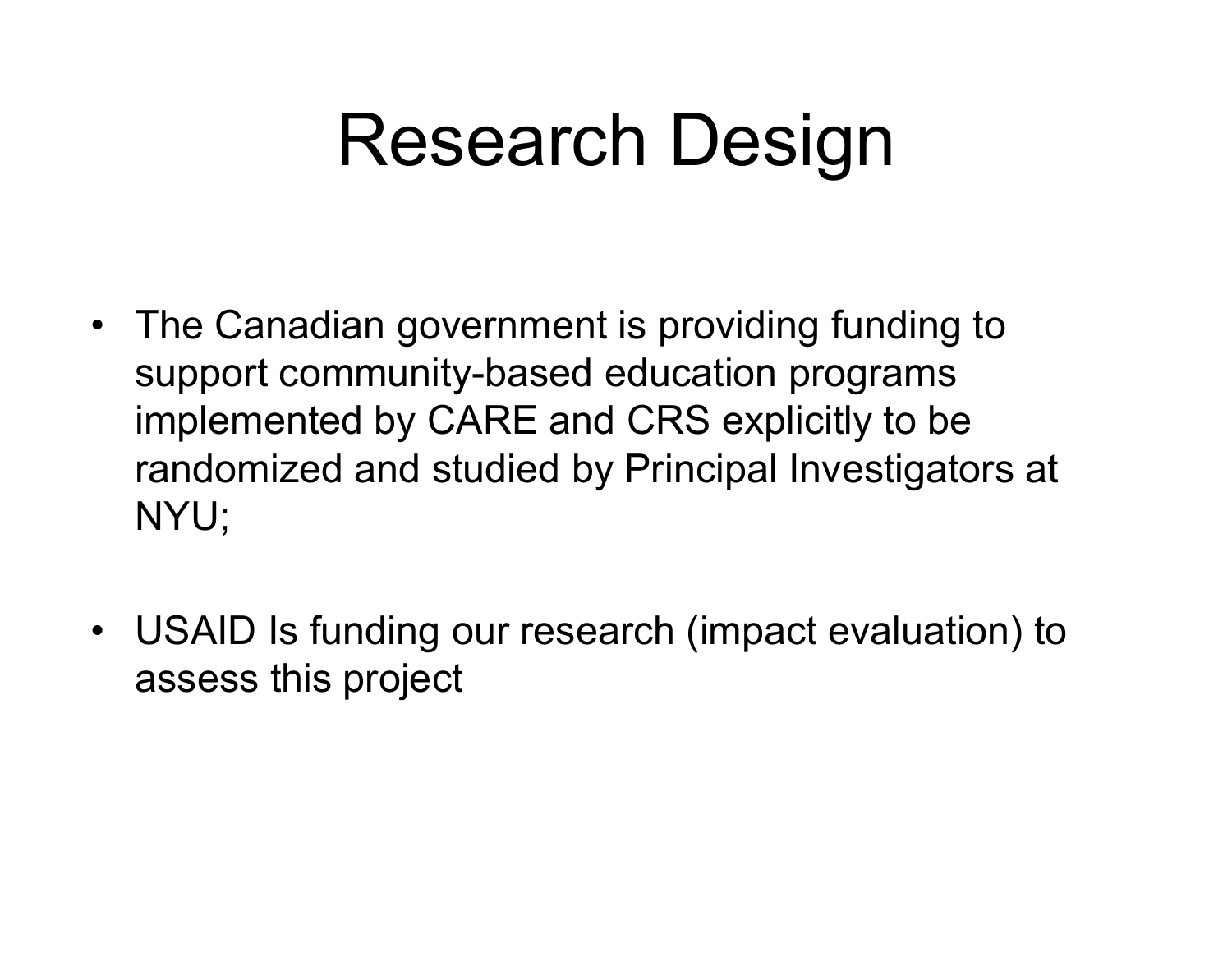## Research Design (funded by USAID)

- Original sample included 220 villages: 160 "treatment," 60 "control"—down to about 186, total; Guarding the phase-in approach—mitigating effects of the delay;
- 157 clusters (1-2 villages per cluster)
- Study to take place in 6 provinces: Herat, Ghor, Bamiyan, Daykundi, Kapisa, Parwan
- Different interventions (or variations) within treatment include:
- (1) testing different approaches to (a) increase girls' and boys' access to school, and (b) narrow the achievement gap between them, and

(2) testing different approaches to sustainability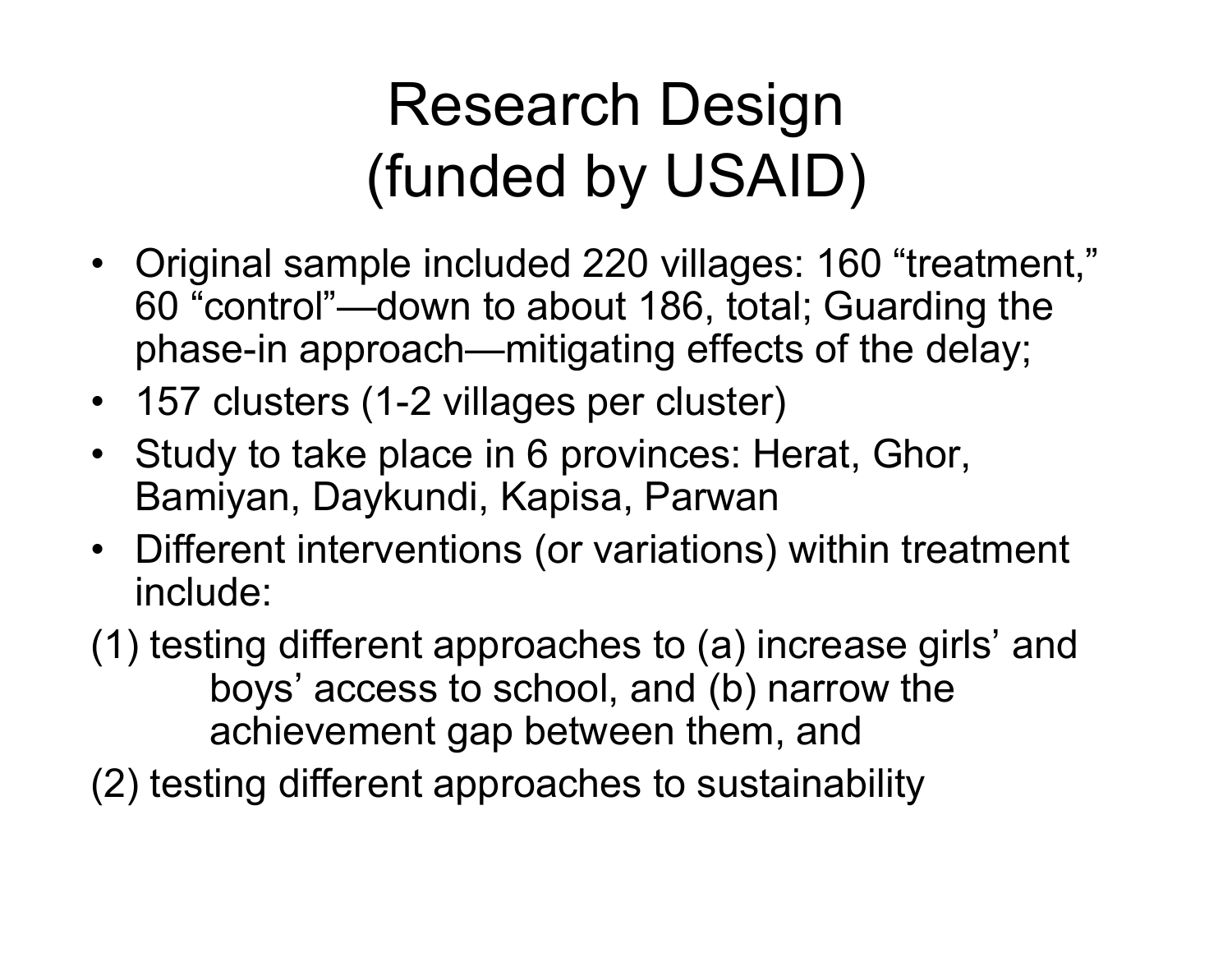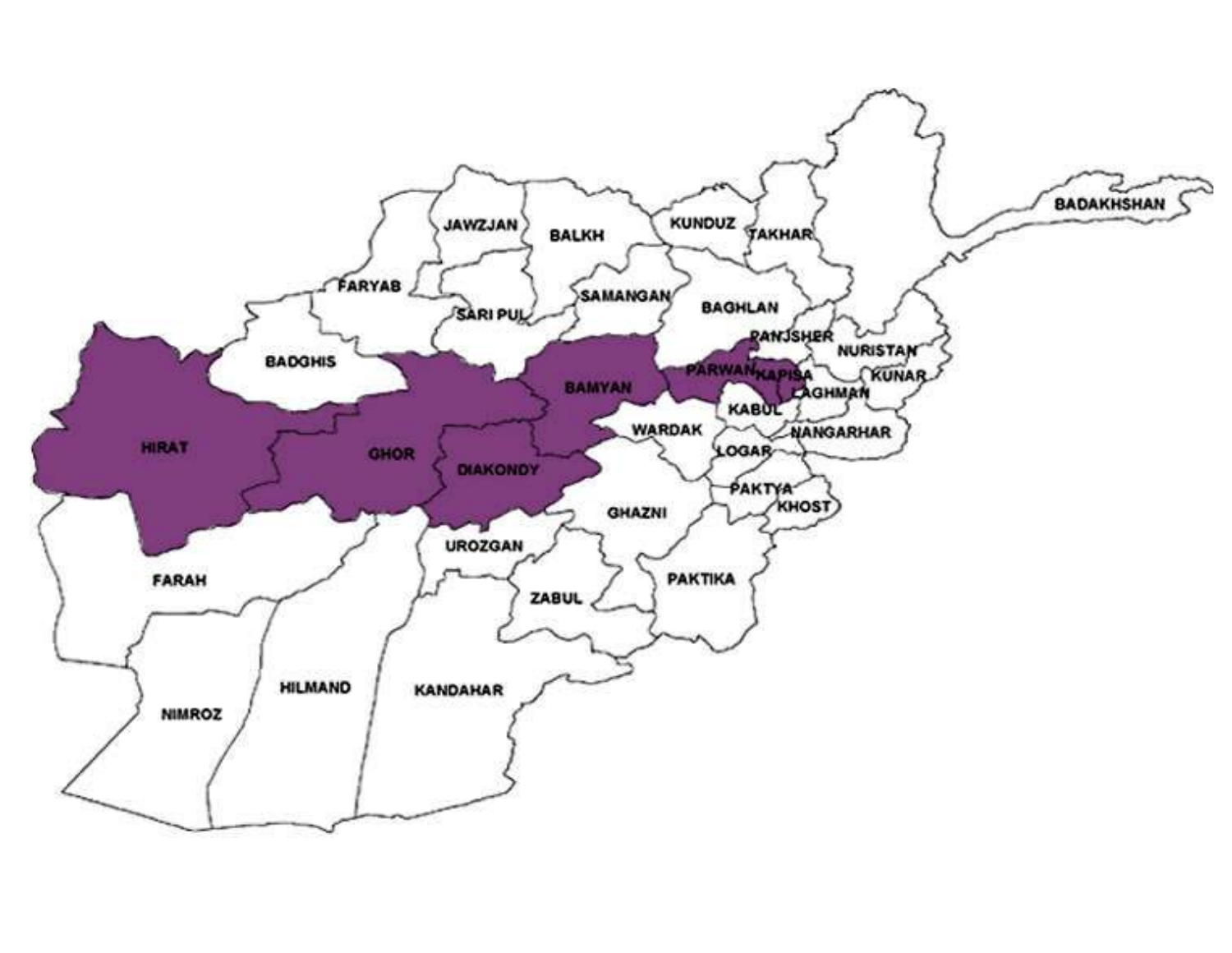### Research Design

**Problem: Not enough qualified teachers**

#### **For teacher recruitment and sustainability, ALSE will experiment with two models:**

(1) Recruiting from "within" the community model: •Model prioritizes community ownership and acceptance, although teachers may not have MoE standard credentials

### (2) Recruiting accredited teachers model

•Model seeks to recruit only those teachers who possess credentials, but teachers may need incentives to move and communities may need incentives to accept them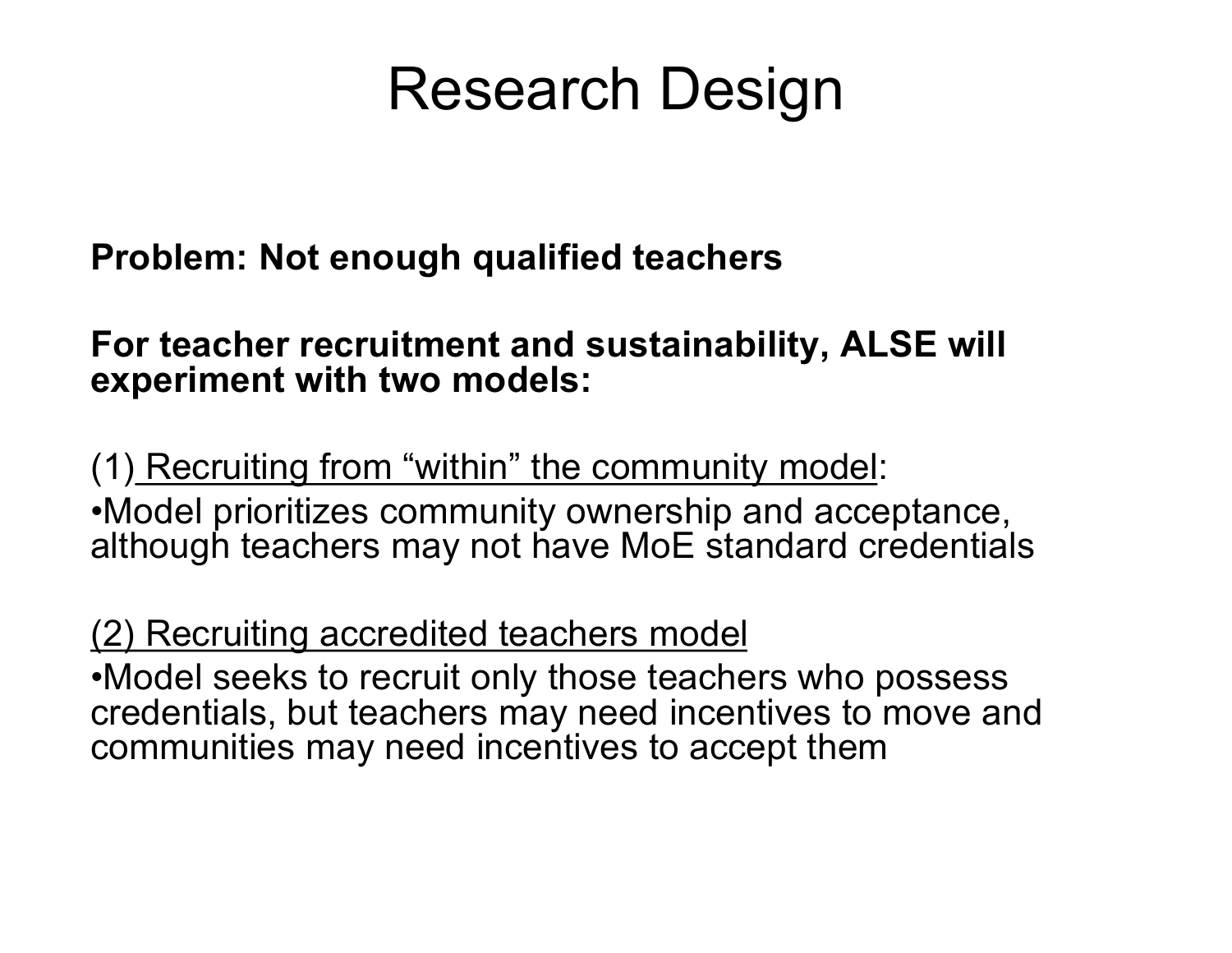### Research Design

**Problem: Community commitment to education**

**For community engagement and boosting commitment to girls' access and learning, ALSE will experiment with two models:**

(1) NGOs standard community sensitization practice (status quo) •NGOs have established practice aimed at building community awareness and buy-in for educating children, especially girls.

(2) Enhanced community sensitization activities (status quo *plus*) •NGOs will use Qur'anic messages to enhance community support for girls' and boys' education and small scale adult learning programs (community libraries).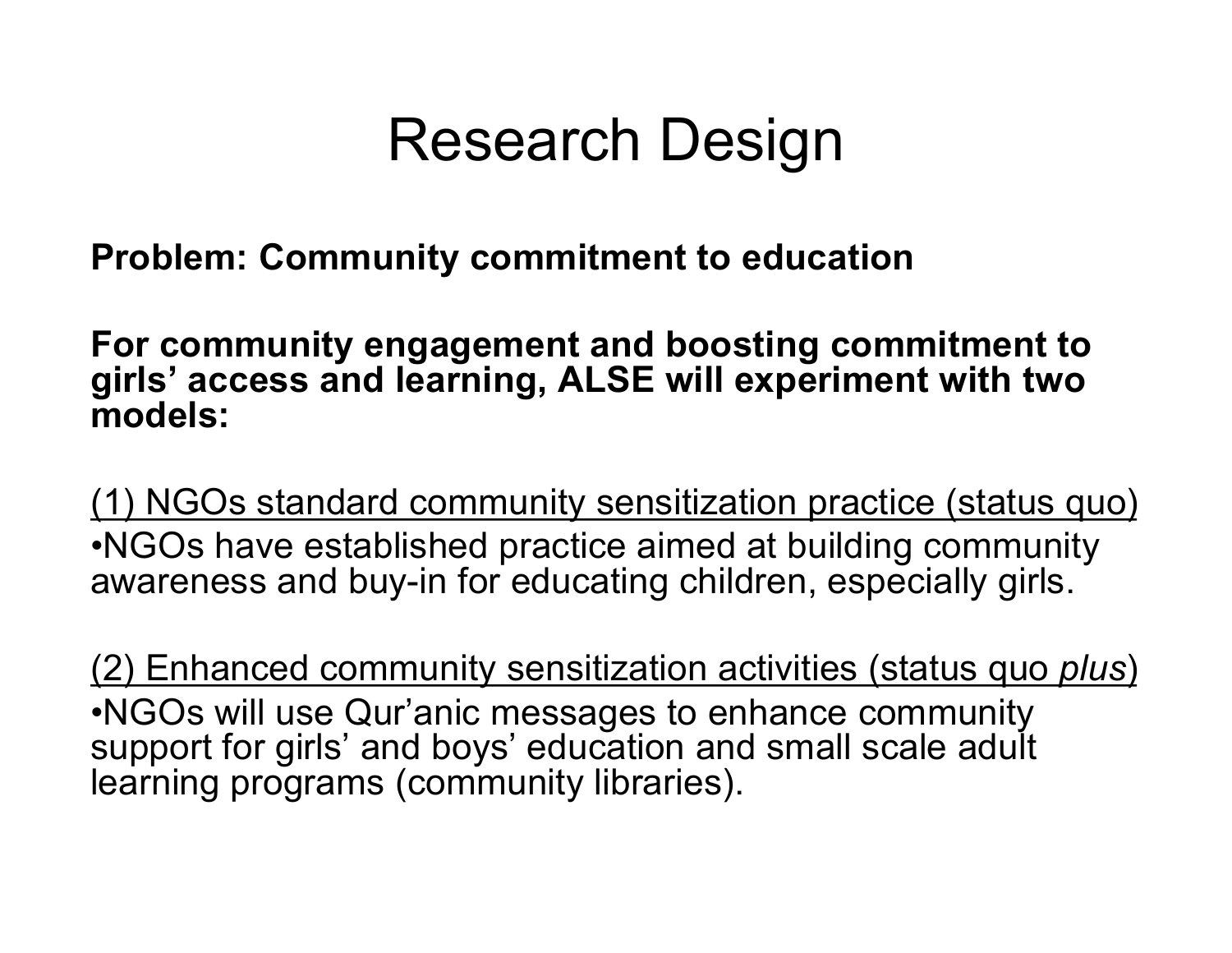## Challenges and Efforts to Mitigate Challenges

Challenges:

•Unpredictable, rapidly changing environment

•Weather conditions

•Deteriorating security

– Vigilante activity vs. Taliban strategy (wrong place, wrong time)

•Rapid staff turn over at all partner organizations (ministries, funders, NGOs)

•Timely and clear communication with all partners—esp. government representatives in districts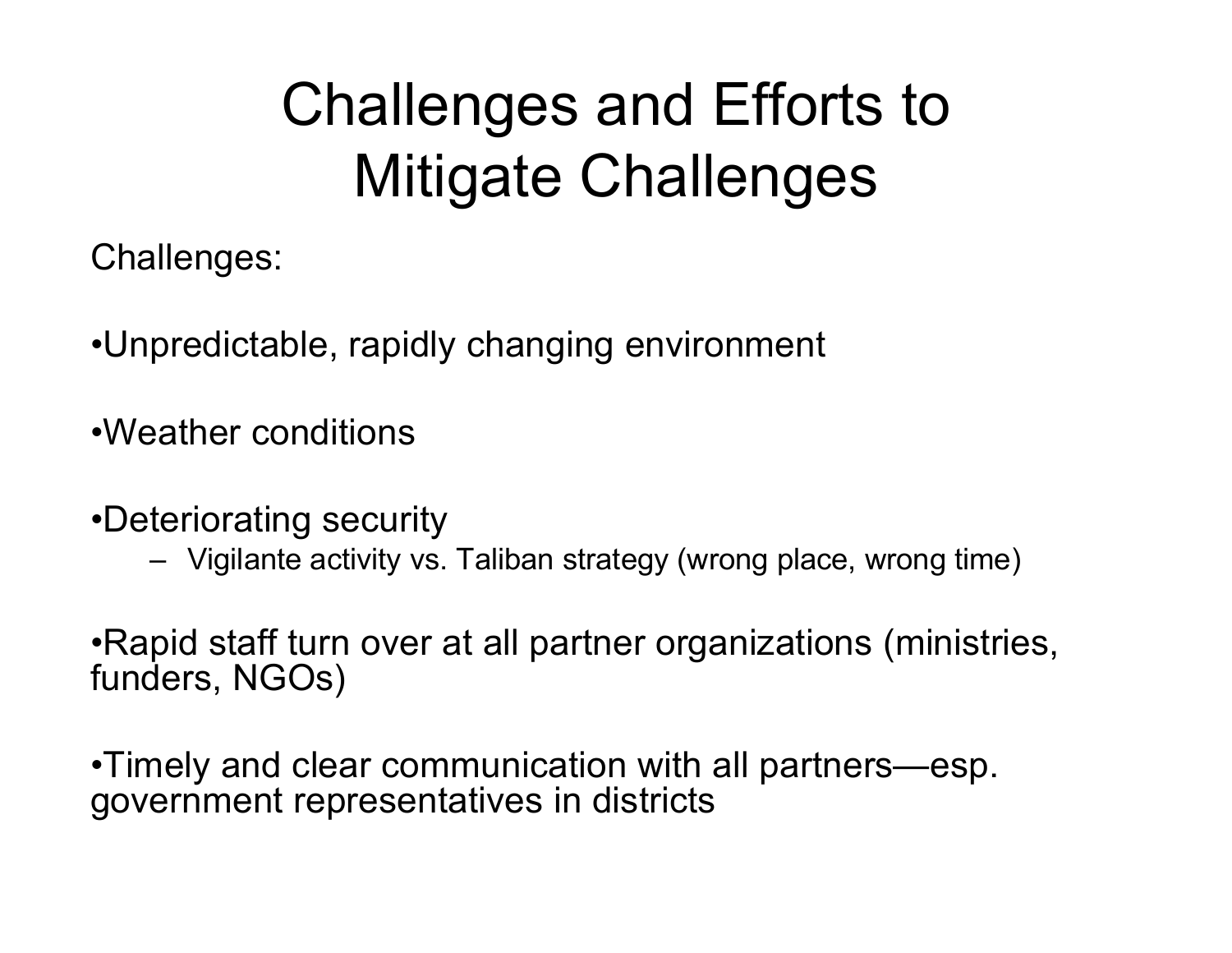### What We've Done and Next Steps

- March/April: Needs assessment
- May/June: Delays
- July: NGOs started schools
- August: Survey teams trained; Baseline data collection began
- October/November:

(1) NYU/project registration completed (2) Complete baseline data collection

• November: Start qualitative data collection (PACE-A)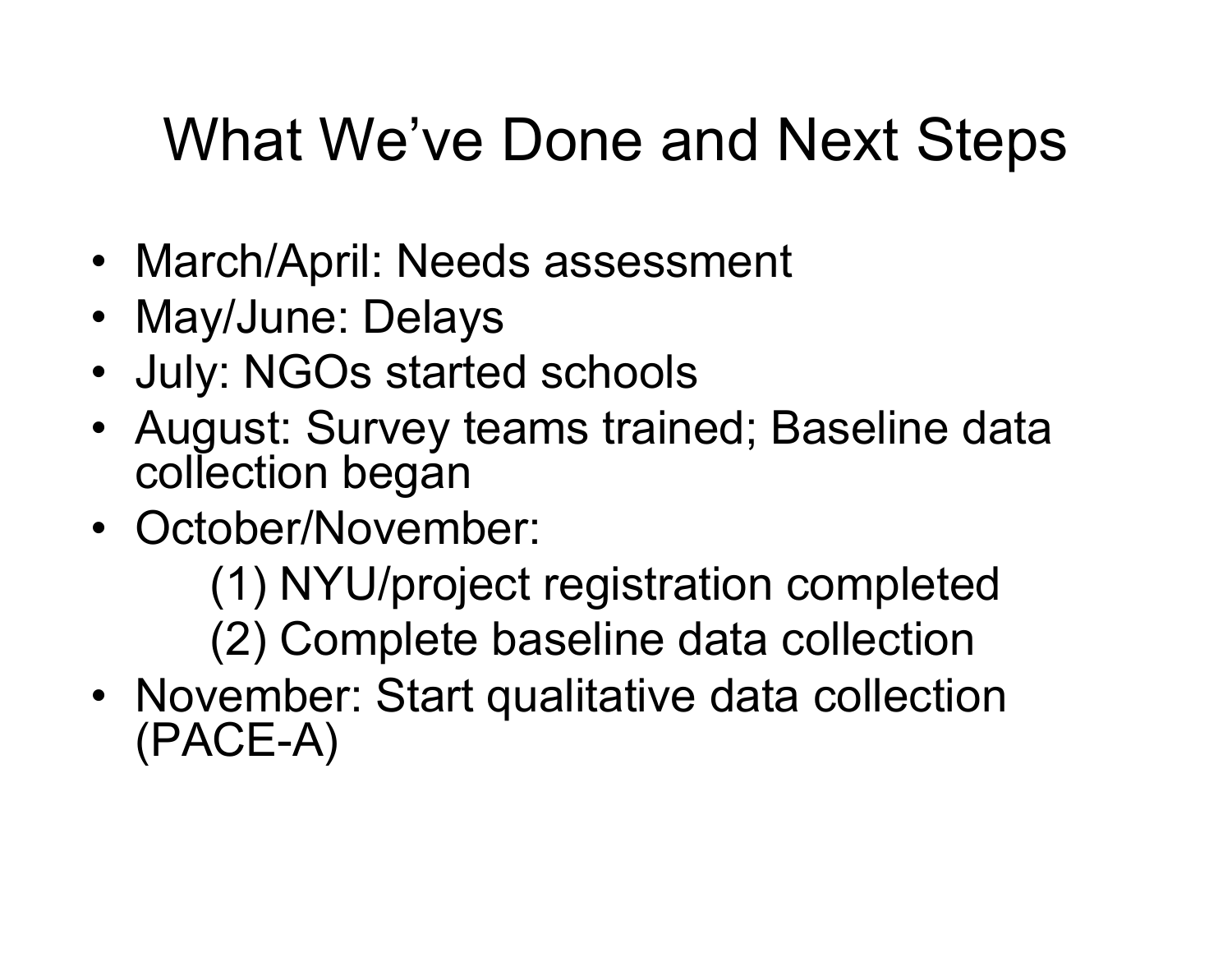### Policy Implications

- Data presented to Afghan Ministry of Education in March 2009; 2012; 2013
	- Shift in strategy from rural central schools to more government support for CBS
	- Funding from bilateral organizations